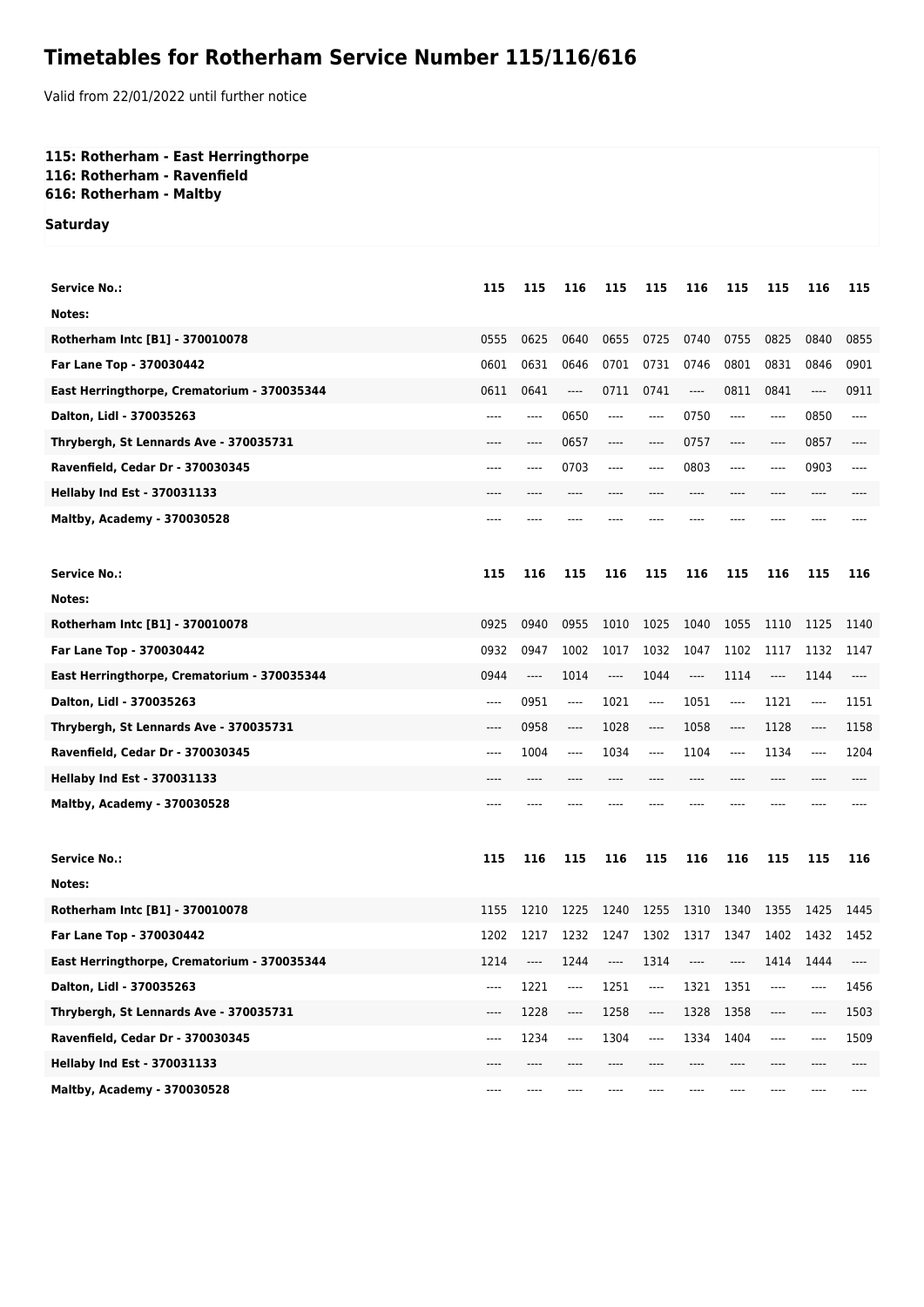| <b>Service No.:</b>                         | 115   | 115  | 116      | 115   | 116   | 115      | 116   | 116  | 115   | 115   |
|---------------------------------------------|-------|------|----------|-------|-------|----------|-------|------|-------|-------|
| Notes:                                      |       |      |          |       |       |          |       |      |       |       |
| Rotherham Intc [B1] - 370010078             | 1455  | 1525 | 1545     | 1555  | 1615  | 1625     | 1645  | 1715 | 1725  | 1755  |
| Far Lane Top - 370030442                    | 1502  | 1532 | 1552     | 1602  | 1622  | 1632     | 1652  | 1722 | 1732  | 1801  |
| East Herringthorpe, Crematorium - 370035344 | 1514  | 1544 | $---$    | 1614  | $---$ | 1644     | $---$ | ---- | 1744  | 1811  |
| Dalton, Lidl - 370035263                    | ----  | ---- | 1556     | $---$ | 1626  | $\cdots$ | 1656  | 1726 | ----  |       |
| Thrybergh, St Lennards Ave - 370035731      | ----  | ---- | 1603     | $---$ | 1633  | $---$    | 1703  | 1733 | $---$ |       |
| Ravenfield, Cedar Dr - 370030345            | ----  | ---- | 1609     | $---$ | 1639  | ----     | 1709  | 1739 | $---$ |       |
| <b>Hellaby Ind Est - 370031133</b>          | ----  |      |          |       |       |          |       |      |       |       |
| Maltby, Academy - 370030528                 | ----  |      |          |       |       |          |       |      |       |       |
|                                             |       |      |          |       |       |          |       |      |       |       |
|                                             |       |      |          |       |       |          |       |      |       |       |
| <b>Service No.:</b>                         | 115   | 116  | 115      | 116   | 115   | 116      | 115   | 116  | 115   | 116   |
| Notes:                                      |       |      |          |       |       |          |       |      |       |       |
| Rotherham Intc [B1] - 370010078             | 1820  | 1835 | 1920     | 1935  | 2020  | 2035     | 2120  | 2135 | 2220  | 2235  |
| Far Lane Top - 370030442                    | 1826  | 1841 | 1926     | 1941  | 2026  | 2041     | 2126  | 2141 | 2226  | 2241  |
| East Herringthorpe, Crematorium - 370035344 | 1836  | ---- | 1936     | ----  | 2036  | $---$    | 2136  | ---- | 2236  | $---$ |
| Dalton, Lidl - 370035263                    | $---$ | 1845 | $---$    | 1945  | $---$ | 2045     | ----  | 2145 | $---$ | 2245  |
| Thrybergh, St Lennards Ave - 370035731      | ----  | 1852 | $\cdots$ | 1952  | $---$ | 2052     | ----  | 2152 |       | 2252  |
| Ravenfield, Cedar Dr - 370030345            | ----  | 1858 | $\cdots$ | 1958  | ----  | 2058     | ----  | 2158 | ----  | 2258  |
| <b>Hellaby Ind Est - 370031133</b>          |       |      |          |       |       |          | ----  |      |       |       |

| <b>Service No.:</b>                         | 115   | 116   |
|---------------------------------------------|-------|-------|
| Notes:                                      |       |       |
| Rotherham Intc [B1] - 370010078             | 2320  | 2335  |
| Far Lane Top - 370030442                    | 2326  | 2341  |
| East Herringthorpe, Crematorium - 370035344 | 2336  | $---$ |
| Dalton, Lidl - 370035263                    | ----  | 2345  |
| Thrybergh, St Lennards Ave - 370035731      | $---$ | 2352  |
| Ravenfield, Cedar Dr - 370030345            | ----  | 2358  |
| <b>Hellaby Ind Est - 370031133</b>          | $---$ | $---$ |
| <b>Maltby, Academy - 370030528</b>          | ----  | $---$ |

#### **115: East Herringthorpe - Rotherham 116: Ravenfield - Rotherham 616: Maltby - Rotherham**

# **Saturday**

| <b>Service No.:</b>                         | 116       | 115       | 116       | 115       | 115       | 116       | 115       | 115       | 116       | 115       |
|---------------------------------------------|-----------|-----------|-----------|-----------|-----------|-----------|-----------|-----------|-----------|-----------|
| Notes:                                      |           |           |           |           |           |           |           |           |           |           |
| Maltby, Academy - 370030522                 | $- - - -$ | ----      | ----      | $- - - -$ | $- - - -$ | $- - - -$ | $- - - -$ | $\cdots$  | ----      | $- - - -$ |
| Thrybergh, St Lennards Ave - 370035731      | $- - - -$ | ----      | ----      | $- - - -$ | ----      | $- - - -$ | $- - - -$ | $- - - -$ | $- - - -$ | ----      |
| <b>Hellaby Ind Est - 370031133</b>          | $- - - -$ | $- - - -$ | $- - - -$ | $- - - -$ | $- - - -$ | $- - - -$ | $- - - -$ | $\cdots$  | $- - - -$ | $\cdots$  |
| Ravenfield, Cedar Dr - 370035177            | 0515      | $---$     | 0615      | $\cdots$  | ----      | 0715      | $- - - -$ | $- - - -$ | 0815      | $\cdots$  |
| Thrybergh, St Lennards Ave - 370035731      | 0522      | $\cdots$  | 0622      | $---$     | ----      | 0722      | $- - - -$ | $\cdots$  | 0822      | $---$     |
| Park Road - 370030601                       | $\cdots$  | ----      | $- - - -$ | $- - - -$ | $- - - -$ | $- - - -$ | $- - - -$ | $- - - -$ | $- - - -$ | $\cdots$  |
| <b>Saville Street - 370035034</b>           | 0529      | $---$     | 0629      | $\cdots$  | ----      | 0729      | $\cdots$  | $\cdots$  | 0829      | $- - - -$ |
| East Herringthorpe, Crematorium - 370035344 | $---$     | 0611      | ----      | 0641      | 0711      | $\cdots$  | 0741      | 0811      | $\cdots$  | 0844      |
| Far Lane Top - 370030833                    | 0533      | 0618      | 0633      | 0648      | 0718      | 0733      | 0748      | 0818      | 0833      | 0851      |
| Rotherham Intc - 370010164                  | 0540      | 0625      | 0640      | 0655      | 0725      | 0740      | 0755      | 0825      | 0840      | 0900      |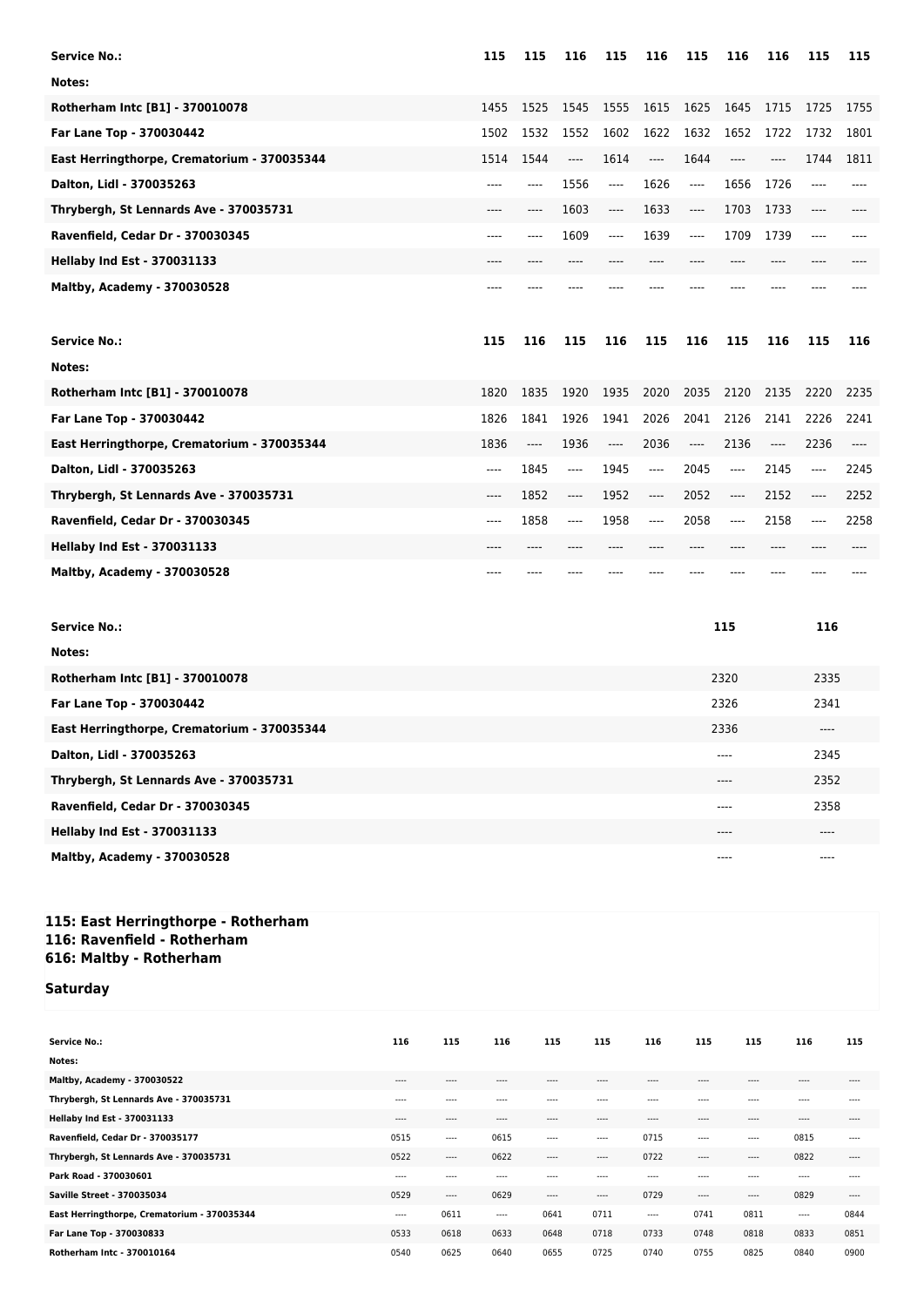| <b>Service No.:</b>                         | 116  | 115                           | 116                           | 115  | 115  | 116                           | 115   | 116  | 115  | 116   |
|---------------------------------------------|------|-------------------------------|-------------------------------|------|------|-------------------------------|-------|------|------|-------|
| Notes:                                      |      |                               |                               |      |      |                               |       |      |      |       |
| <b>Maltby, Academy - 370030522</b>          | ---- | ----                          | ----                          | ---- | ---- | ----                          | ----  | ---- | ---- |       |
| Thrybergh, St Lennards Ave - 370035731      | ---- |                               |                               |      |      |                               |       |      |      |       |
| <b>Hellaby Ind Est - 370031133</b>          |      | ----                          |                               |      |      |                               | ----  |      |      |       |
| Ravenfield, Cedar Dr - 370035177            | 0847 | ----                          | 0917                          | ---- | ---- | 1017                          | ----  | 1047 | ---- | 1117  |
| Thrybergh, St Lennards Ave - 370035731      | 0854 | ----                          | 0924                          | ---- | ---- | 1024                          | ----  | 1054 | ---- | 1124  |
| Park Road - 370030601                       | ---- | ----                          |                               | ---- |      |                               | ----  |      |      |       |
| <b>Saville Street - 370035034</b>           | 0902 | ----                          | 0932                          | ---- | ---- | 1032                          | ----  | 1102 | ---- | 1132  |
| East Herringthorpe, Crematorium - 370035344 | ---- | 0914                          | $\cdots$                      | 0944 | 1014 | $---$                         | 1044  | ---- | 1114 | $---$ |
| Far Lane Top - 370030833                    | 0906 | 0921                          | 0936                          | 0951 | 1021 | 1036                          | 1051  | 1106 | 1121 | 1136  |
| Rotherham Intc - 370010164                  | 0915 | 0930                          | 0945                          | 1000 | 1030 | 1045                          | 1100  | 1115 | 1130 | 1145  |
| <b>Service No.:</b>                         | 115  | 116                           | 115                           | 116  | 115  | 116                           | 115   | 116  | 116  | 115   |
| Notes:                                      |      |                               |                               |      |      |                               |       |      |      |       |
| <b>Maltby, Academy - 370030522</b>          | ---- |                               |                               |      |      |                               |       |      |      |       |
| Thrybergh, St Lennards Ave - 370035731      | ---- | ----                          |                               |      |      |                               | ----  | ---- |      |       |
| <b>Hellaby Ind Est - 370031133</b>          |      |                               |                               |      |      |                               | ----  | ---- |      |       |
| Ravenfield, Cedar Dr - 370035177            | ---- | 1147                          | $\hspace{1.5cm} \textbf{---}$ | 1217 | ---- | 1247                          | ----  | 1317 | 1347 | ----  |
| Thrybergh, St Lennards Ave - 370035731      | ---- | 1154                          | $---$                         | 1224 | ---- | 1254                          | ----  | 1324 | 1354 | ----  |
| Park Road - 370030601                       | ---- | ----                          | ----                          |      | ---- | ----                          | ----  |      | ---- |       |
| <b>Saville Street - 370035034</b>           | ---- | 1202                          | ----                          | 1232 | ---- | 1302                          | ----  | 1332 | 1402 | ----  |
| East Herringthorpe, Crematorium - 370035344 | 1144 | $\hspace{1.5cm} \textbf{---}$ | 1214                          | ---- | 1244 | $\hspace{1.5cm} \textbf{---}$ | 1314  | ---- | ---- | 1414  |
| Far Lane Top - 370030833                    | 1151 | 1206                          | 1221                          | 1236 | 1251 | 1306                          | 1321  | 1336 | 1406 | 1421  |
| Rotherham Intc - 370010164                  | 1200 | 1215                          | 1230                          | 1245 | 1300 | 1315                          | 1330  | 1345 | 1415 | 1430  |
| <b>Service No.:</b>                         | 116  | 115                           | 115                           | 116  | 115  | 115                           | 116   | 115  | 116  | 116   |
| Notes:                                      |      |                               |                               |      |      |                               |       |      |      |       |
| Maltby, Academy - 370030522                 |      |                               |                               |      |      |                               |       |      |      |       |
| Thrybergh, St Lennards Ave - 370035731      | ---- | ----                          | ----                          | ---- |      | ----                          | ----  | ---- | ---- | ----  |
| <b>Hellaby Ind Est - 370031133</b>          | ---- | ----                          | ----                          | ---- | ---- | $---$                         | $---$ | ---- | ---- | ----  |
| Ravenfield, Cedar Dr - 370035177            | 1412 | ----                          | $---$                         | 1512 | ---- | ----                          | 1612  | ---- | 1642 | 1712  |
| Thrybergh, St Lennards Ave - 370035731      | 1419 | ----                          | ----                          | 1519 | ---- | ----                          | 1619  | ---- | 1649 | 1719  |
| Park Road - 370030601                       | ---- | ----                          | ----                          | ---- | ---- | $---$                         | $---$ | ---- | ---- | ----  |
| <b>Saville Street - 370035034</b>           | 1427 | ----                          | ----                          | 1527 | ---- | $\cdots$                      | 1627  | ---- | 1657 | 1727  |
| East Herringthorpe, Crematorium - 370035344 | ---- | 1444                          | 1514                          | ---- | 1544 | 1614                          | ----  | 1644 | ---- | ----  |
| Far Lane Top - 370030833                    | 1431 | 1451                          | 1521                          | 1531 | 1551 | 1621                          | 1631  | 1651 | 1701 | 1731  |
| Rotherham Intc - 370010164                  | 1440 | 1500                          | 1530                          | 1540 | 1600 | 1630                          | 1640  | 1700 | 1710 | 1740  |